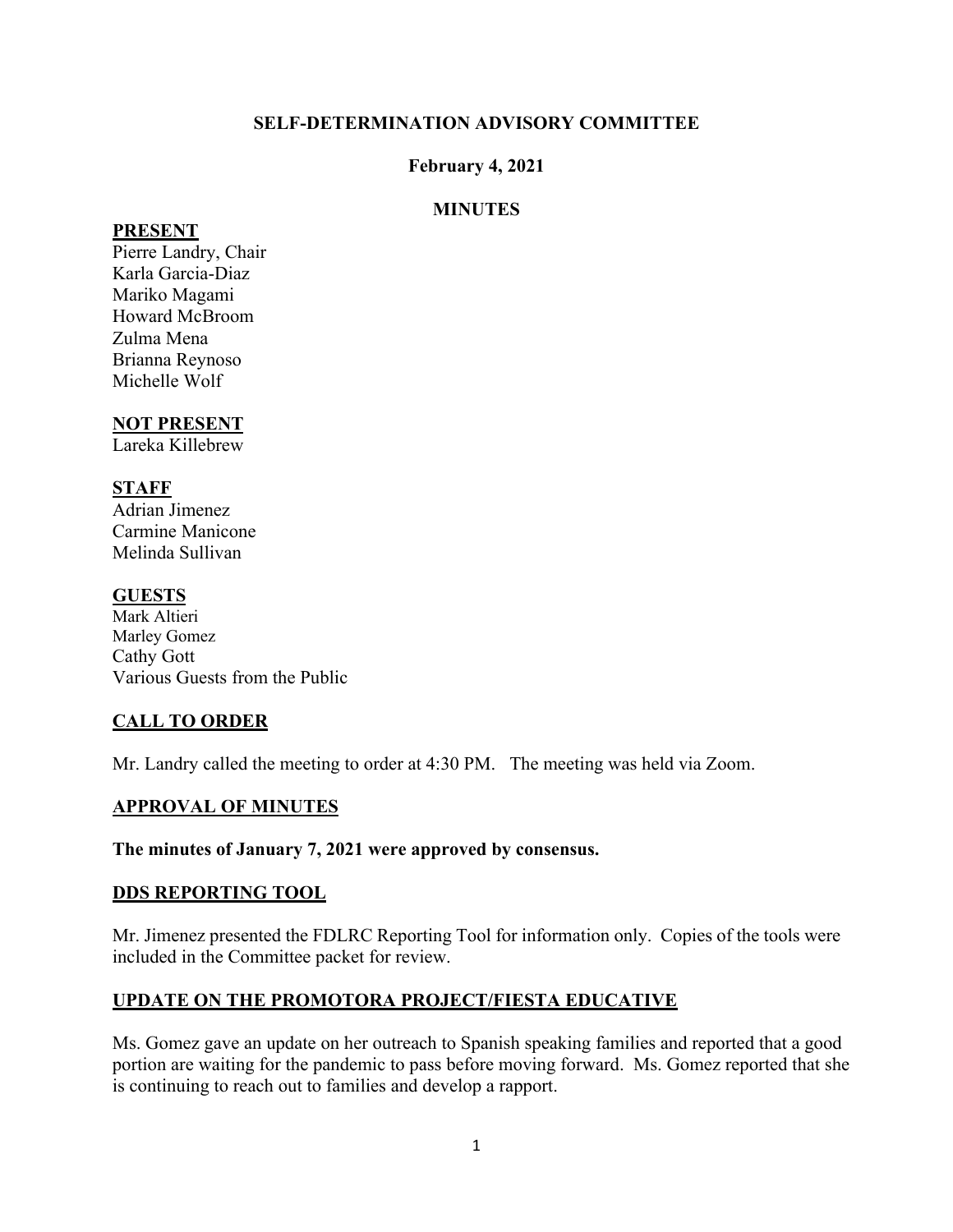#### **SDAC PROPOSAL FOR RECOMMENDED ACTIONS UPDATE**

Ms. Sullivan update the Committee on the following funding options for the SDAC Funding Directive for 2019-2020.

1) More individual coaching through the process ("handholding")

2) Monthly reports with better data analysis

3) Better access to IFs, PCP facilitators and FMSs

#### **NEEDS IDENTIFIED RECOMMENDATIONS TO FDLRC**

• **Extend the Promotora program**. (\$25,000 for another year)

. Update 1/7/21**:** Marley Gomez gave an update on her outreach to Spanish speaking families and reported that a good portion are waiting for the pandemic to pass before moving forward.

**Update 2/4/21**: After continued dialogue on providing Self-Determination information to families and coaching them through the process, the Committee agreed to budget up to \$2,500 to purchase scholarships for families to participate in SDP workshops.

• **Hire a data analysis consultant.**  Work with the consultant to develop a data-needs plan, then use the part time contractor for regular monthly and ad hoc data analyses (~\$1,500)

Update 1/7/21**:** Ms. Sullivan is exploring the option of using an analysis consultant used by the Center.

**Update 2/4/21**: Ms. Sullivan is meeting with Linda Decon and will bring back information at the next meeting.

#### • **Contribute \$5,000 to support the Gott platform.**

Update 1/7/21: Cathy Gott and Mark Altieri gave an update on platform design. An estimated Beta Launch date is in May 2021.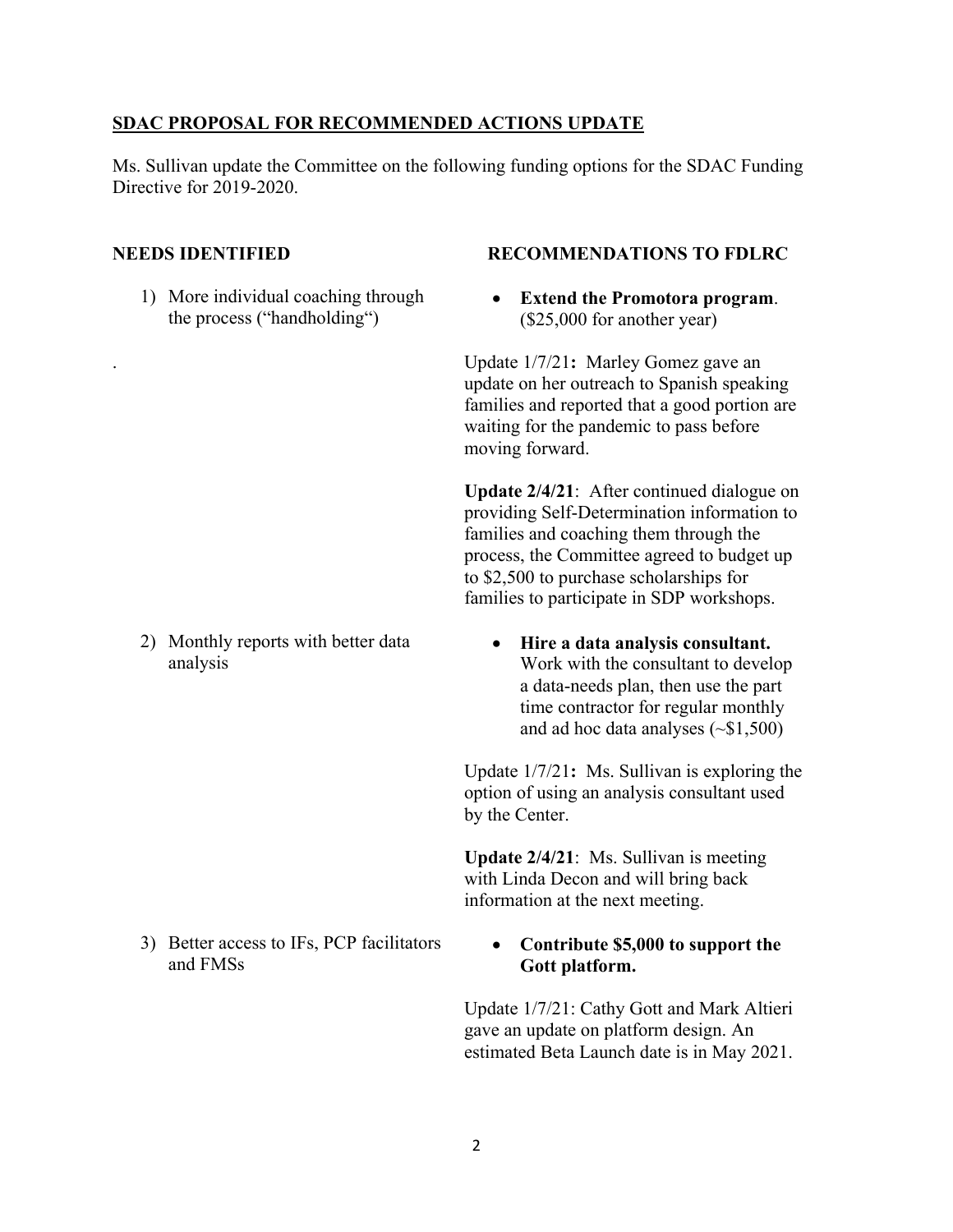**Update 2/4/21:** Cathy Gott advised the Committee that she will no longer need the contribution from the Center. The project is now receiving support from Mr. Altieri. Ms. Gott thanked the Committee for their continued support.

- 4) Make SDAC meetings available to everyone
- **Offer translation into Spanish**  (\$3,600/12 mos.)
- Gauge the need for other translation services

 **Update 1/7/21:** Implemented

5) Improve training and orientations • **Develop training videos in** 

# **collaboration with other RCs**

Update 1/7/21: Ms. Sullivan is reaching out to NLARC and SGPRC to see if a partnership can be developed.

**Update 2/4/21:** Mr. Jimenez is working on developing concepts for 5 video topics. They will eventually be produced in English and Spanish.

6) Better training for Independent Facilitators

# • **Develop a Request for Proposals to train and coach independent facilitators**

**Update 1/7/21:** NLARC and SGPRC already put out RFP. Ms. Sullivan is reaching out to them to see if a partnership can be developed.

# **UPDATE ON THE EDUCATIN SPECTRUM WEB PLATFORM**

*This agenda item was covered under the update on the SDAC Proposal for Recommended Actions.* 

# **FINALIZE SDAC MEETING DATES FOR 2021**

- March DARK
- **April 1, 2021**
- May DARK